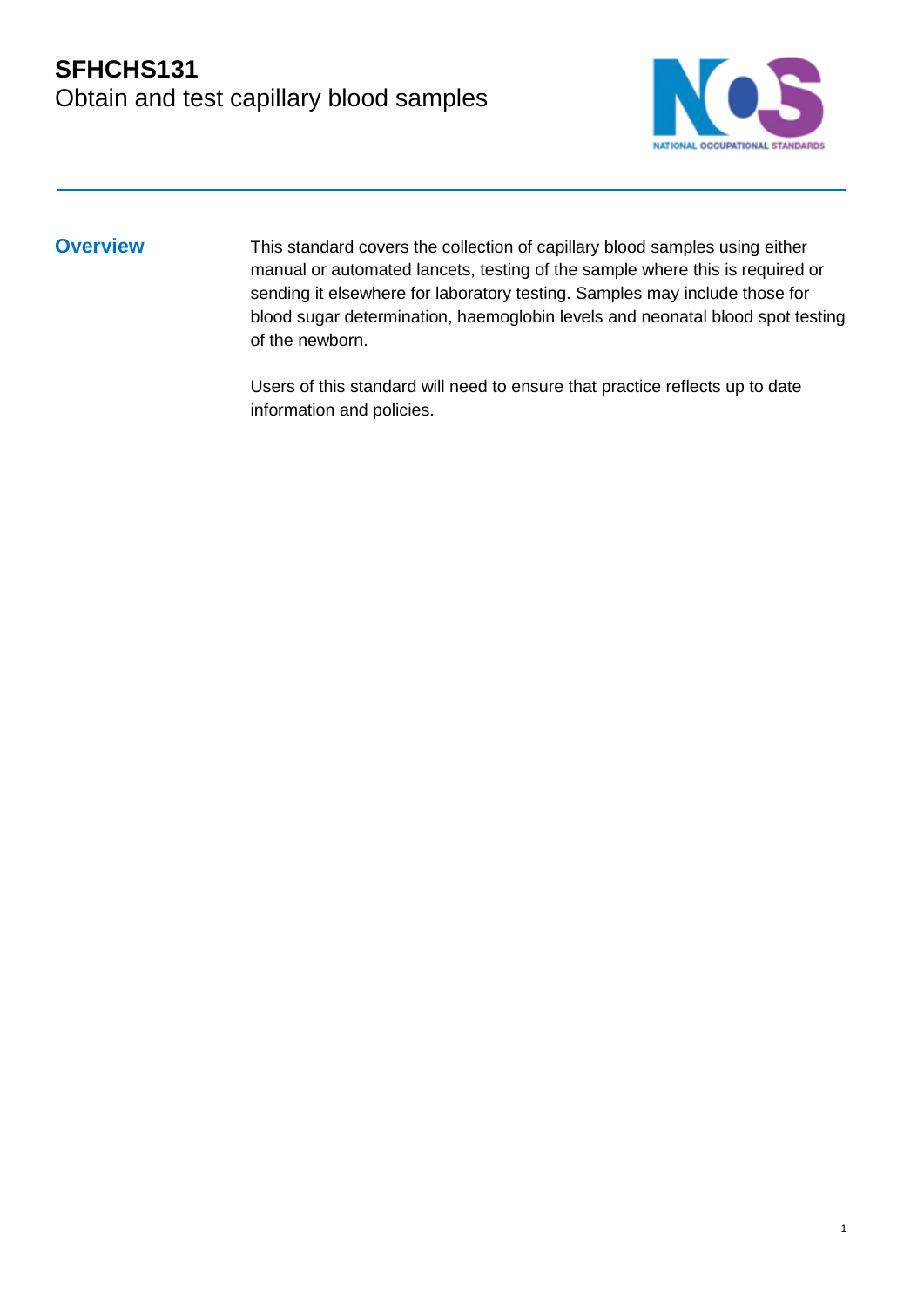### **Performance criteria**

| You must be able to: | P <sub>1</sub> | apply standard precautions for infection prevention and control and any<br>other relevant health and safety measures |
|----------------------|----------------|----------------------------------------------------------------------------------------------------------------------|
|                      | P <sub>2</sub> | give the individual relevant information, support and reassurance in a                                               |
|                      |                | manner which is sensitive to their needs and concerns                                                                |
|                      | P <sub>3</sub> | gain valid consent to carry out the planned activity                                                                 |
|                      | P <sub>4</sub> | select and prepare the site for obtaining the capillary blood sample                                                 |
|                      |                | immediately before the blood is obtained, in line with organisational                                                |
|                      |                | procedures                                                                                                           |
|                      | P <sub>5</sub> | obtain the required amount of blood of the required quality, using the                                               |
|                      |                | selected materials and equipment into the container(s) and/or onto the                                               |
|                      |                | appropriate strips or slides, in the correct order and in a manner which                                             |
|                      |                | will cause minimum discomfort to the individual                                                                      |
|                      | P <sub>6</sub> | take appropriate action to stimulate the flow of blood if there is a problem                                         |
|                      |                | obtaining blood from the selected site, or choose an alternative site                                                |
|                      | P7             | apply pressure to the puncture site following completion to encourage                                                |
|                      |                | closure and blood clotting                                                                                           |
|                      | P <sub>8</sub> | promptly identify any indication that the individual may be suffering any                                            |
|                      |                | adverse reaction/event to the procedure and act accordingly                                                          |
|                      | P <sub>9</sub> | where the sample is to be sent for laboratory testing:                                                               |
|                      |                | label the sample, if it is not to be tested immediately clearly,<br>P9.1                                             |
|                      |                | accurately and legibly, using computer prepared labels where                                                         |
|                      |                | appropriate                                                                                                          |
|                      |                | P9.2 place sample in the appropriate packaging, ensure the correct                                                   |
|                      |                | request forms are attached and put in the appropriate place for<br>transport or storage if                           |
|                      |                | P9.3 ensure immediate transport of the sample to the relevant                                                        |
|                      |                | department when blood sampling and investigations are urgent                                                         |
|                      |                | P10 document all relevant information clearly, accurately and correctly in the                                       |
|                      |                | appropriate records                                                                                                  |
|                      | P11            | when appropriate, test the blood sample correctly using the appropriate                                              |
|                      |                | method in line with organisational procedure                                                                         |
|                      |                | P12 recognise and interpret results accurately or pass them onto an                                                  |
|                      |                | appropriate staff member for interpretation                                                                          |
|                      |                | P13 record results fully and accurately in the appropriate manner and place                                          |
|                      |                | and report to the appropriate staff member                                                                           |
|                      |                | P14 give clear and accurate information to the individual about the results of                                       |
|                      |                | tests, if available and within the limits of your responsibility                                                     |
|                      |                | P15 respond to questions from the individual clearly and accurately in an                                            |
|                      |                | appropriate manner, level and pace or refer them to an appropriate staff                                             |
|                      |                | member                                                                                                               |
|                      |                | P16 ensure that the individual is informed if any further action is required/the                                     |
|                      |                | next stage in the process                                                                                            |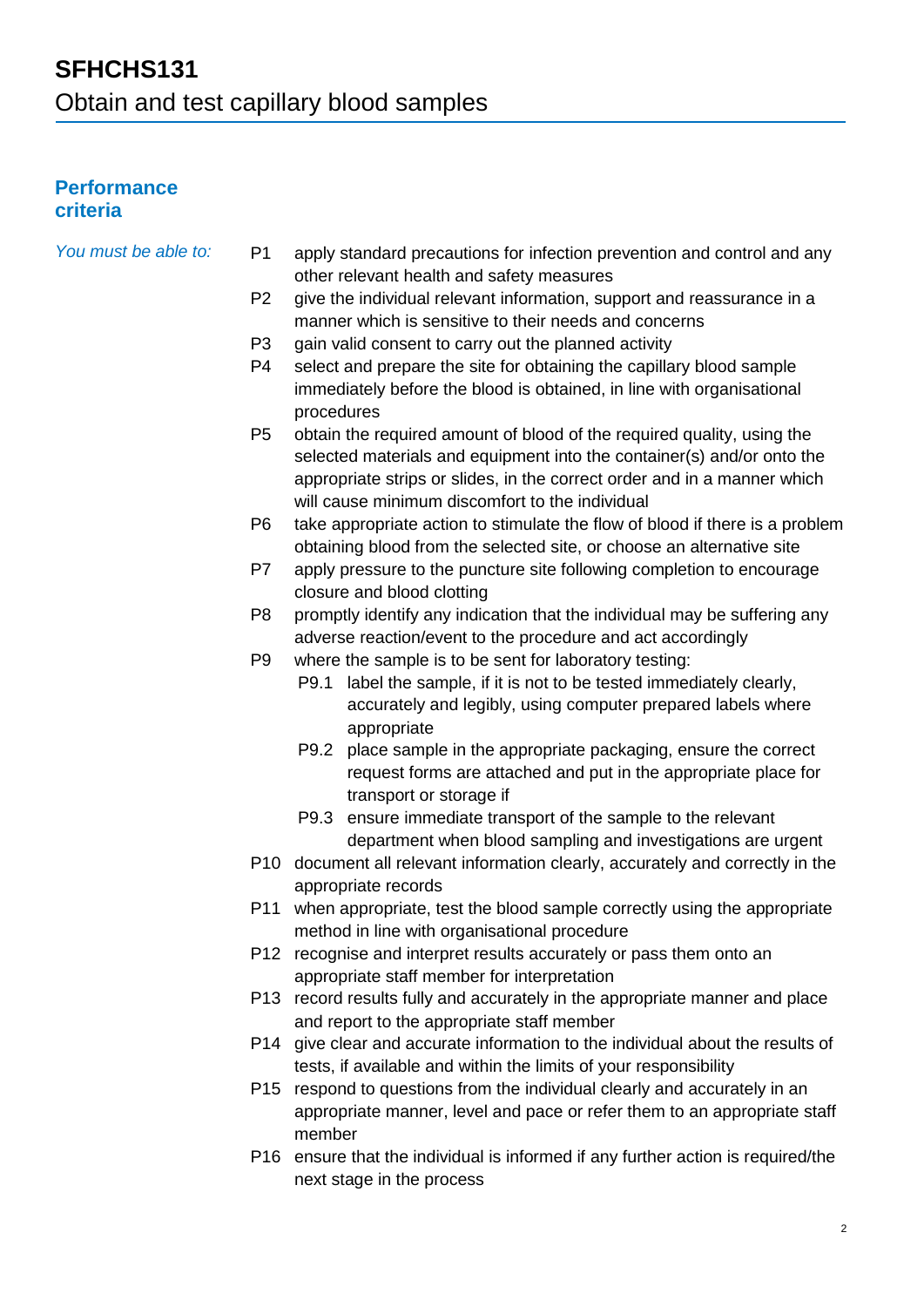#### **Knowledge and understanding**

| You need to know and<br>understand: | K <sub>1</sub>  | the current European and National legislation, national guidelines,<br>organisational policies and protocols in accordance with<br>Clinical/Corporate Governance which affect your work practice in relation<br>to obtaining and testing capillary blood samples |
|-------------------------------------|-----------------|------------------------------------------------------------------------------------------------------------------------------------------------------------------------------------------------------------------------------------------------------------------|
|                                     | K <sub>2</sub>  | your responsibilities and accountability in relation to the current<br>European and National legislation, national guidelines and local policies<br>and protocols and Clinical/Corporate Governance                                                              |
|                                     | K <sub>3</sub>  | the duty to report any acts or omissions in care that could be detrimental<br>to yourself, other individuals or your employer                                                                                                                                    |
|                                     | K4              | the importance of obtaining positive confirmation of individuals' identity<br>and consent before starting the procedure, and effective ways of getting<br>positive identification                                                                                |
|                                     | K <sub>5</sub>  | the importance of confidentiality and the measures taken to ensure it is<br>appropriately maintained                                                                                                                                                             |
|                                     | K <sub>6</sub>  | the importance of working within your own sphere of competence and<br>seeking advice when faced with situations outside your sphere of<br>competence                                                                                                             |
|                                     | K7              | the importance of applying standard precautions to obtaining and testing<br>capillary blood samples and the potential consequences of poor practice                                                                                                              |
|                                     | K <sub>8</sub>  | how infection is spread and how its spread may be limited, including how<br>to use or apply the particular infection control measures needed when<br>working with blood                                                                                          |
|                                     | K <sub>9</sub>  | the structure and purpose of capillary blood vessels                                                                                                                                                                                                             |
|                                     | K <sub>10</sub> | blood clotting processes and factors influencing blood clotting                                                                                                                                                                                                  |
|                                     | K11             | the normal or expected results for particular tests and therefore what<br>constitutes an abnormal result                                                                                                                                                         |
|                                     |                 | K12 the different reasons for obtaining capillary blood samples taken                                                                                                                                                                                            |
|                                     |                 | K13 the concerns that individuals may have in relation to capillary blood<br>sampling                                                                                                                                                                            |
|                                     |                 | K14 the sites which can be used for capillary sampling and what the factors<br>that need to be considered in selecting the best site to use including the<br>individual's own preference                                                                         |
|                                     |                 | K15 why it is important to clean the sites from which you will obtain samples,<br>and the appropriate ways of doing this                                                                                                                                         |
|                                     |                 | K16 the limits of your role and the circumstances in which you would need to<br>refer to another person                                                                                                                                                          |
|                                     |                 | K17 the contra-indications which indicate that capillary sampling should be<br>stopped and advice sought                                                                                                                                                         |
|                                     |                 | K18 what is likely to cause discomfort to individuals during and after the<br>collection of capillary blood samples, and how such discomfort can be<br>minimised                                                                                                 |
|                                     |                 | K19 what can cause problems in obtaining capillary blood samples, what can                                                                                                                                                                                       |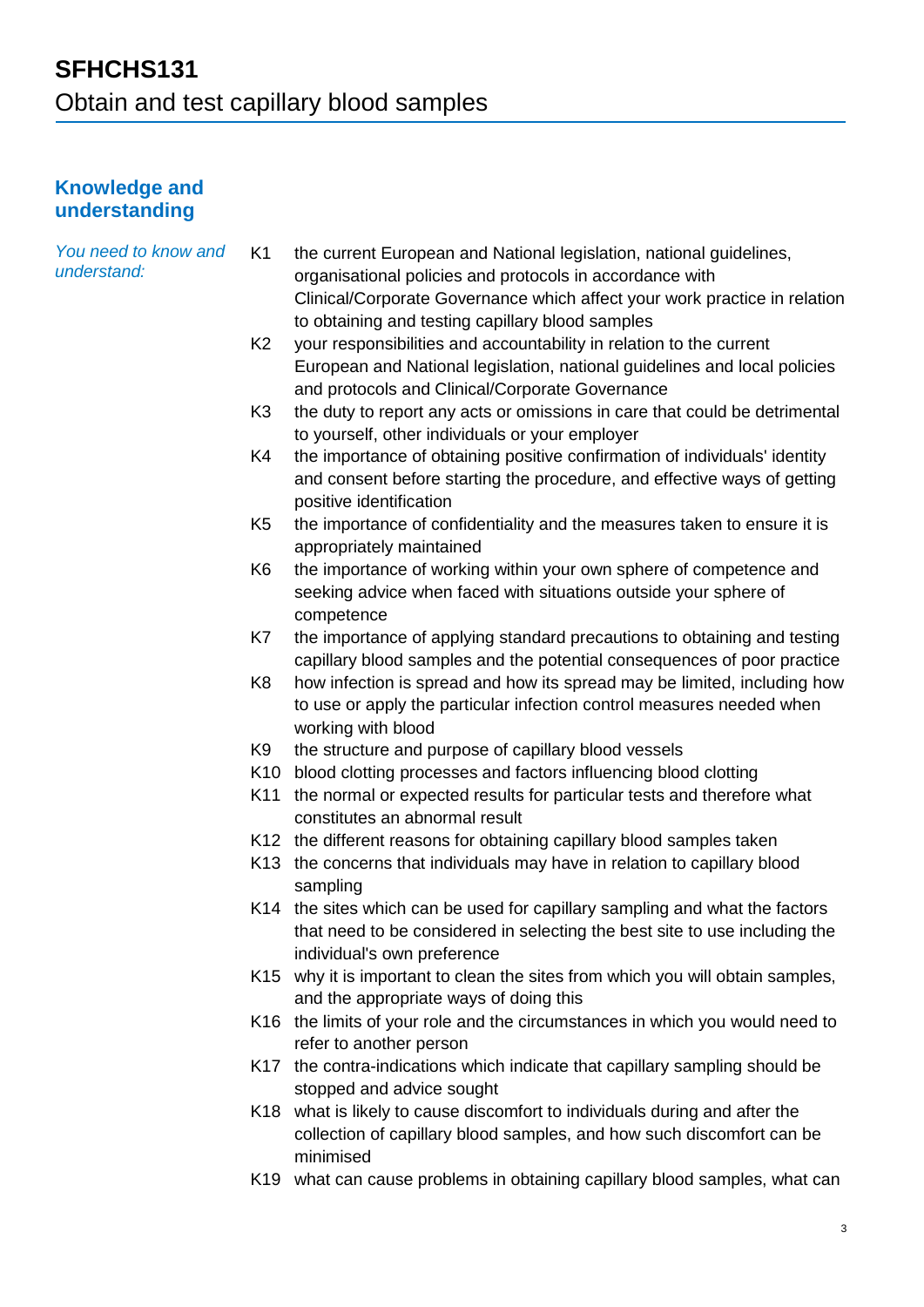## **SFHCHS131** Obtain and test capillary blood samples

be done to stimulate blood flow and when another site should be used

- K20 the common adverse reactions/events which individuals may have to blood sampling, how to recognise them and action(s) to take if they occur
- K21 the equipment and materials are needed for capillary blood sampling and testing
- K22 the sorts of equipment and materials which are sensitive to environmental changes and how this affects their storage and use
- K23 which equipment and instruments are re-usable and which must be discarded after one use
- K24 how and when to label samples if required
- K25 the importance of ensuring sites for capillary blood sampling are cleaned effectively, and how and when this should be done
- K26 the process and procedure for obtaining capillary blood samples, including the correct sequence of actions
- K27 the factors involved in the procedures which could affect the quality of the blood
- K28 the importance of collecting capillary blood samples of the right quality, and how to achieve this
- K29 the complications and problems may occur during the collection of capillary blood samples, how to recognise them and what action(s) to take
- K30 how to perform relevant tests of capillary blood samples
- K31 how to record test results, and the importance of clear and accurate documentation
- K32 the information that needs to be recorded on labels and other documentation when sending capillary blood samples to the laboratory
- K33 the importance of completing labels and documentation clearly, legibly and accurately, and the possible consequences of confusing samples or incorrect labelling
- K34 the importance of immediately reporting any issues which are outside your own sphere of competence without delay to the relevant member of staff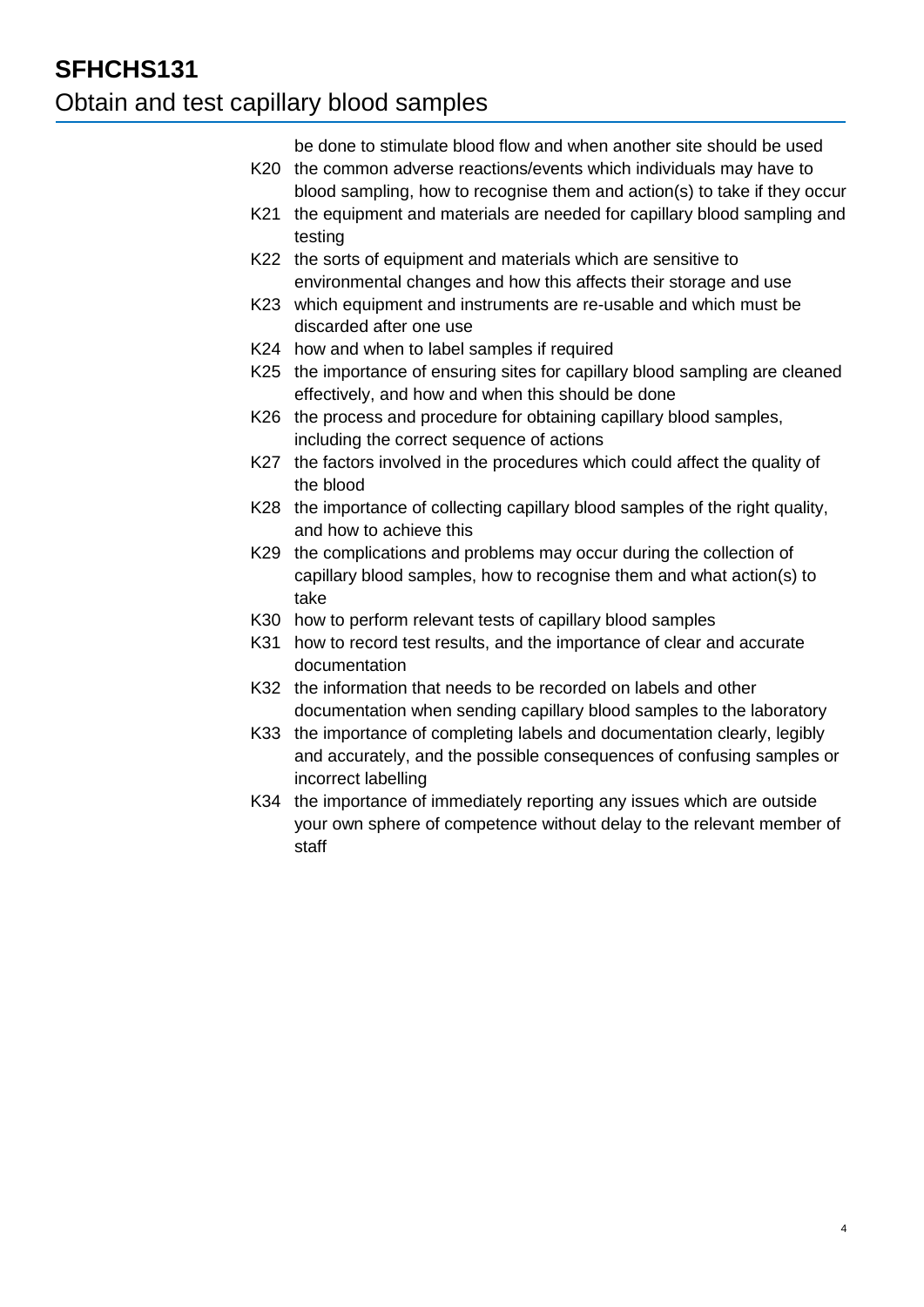## **Additional Information**

**External links** This standard links with the following dimension within the NHS Knowledge and Skills Framework (October 2004):

Dimension: HWB6 Assessment and treatment planning